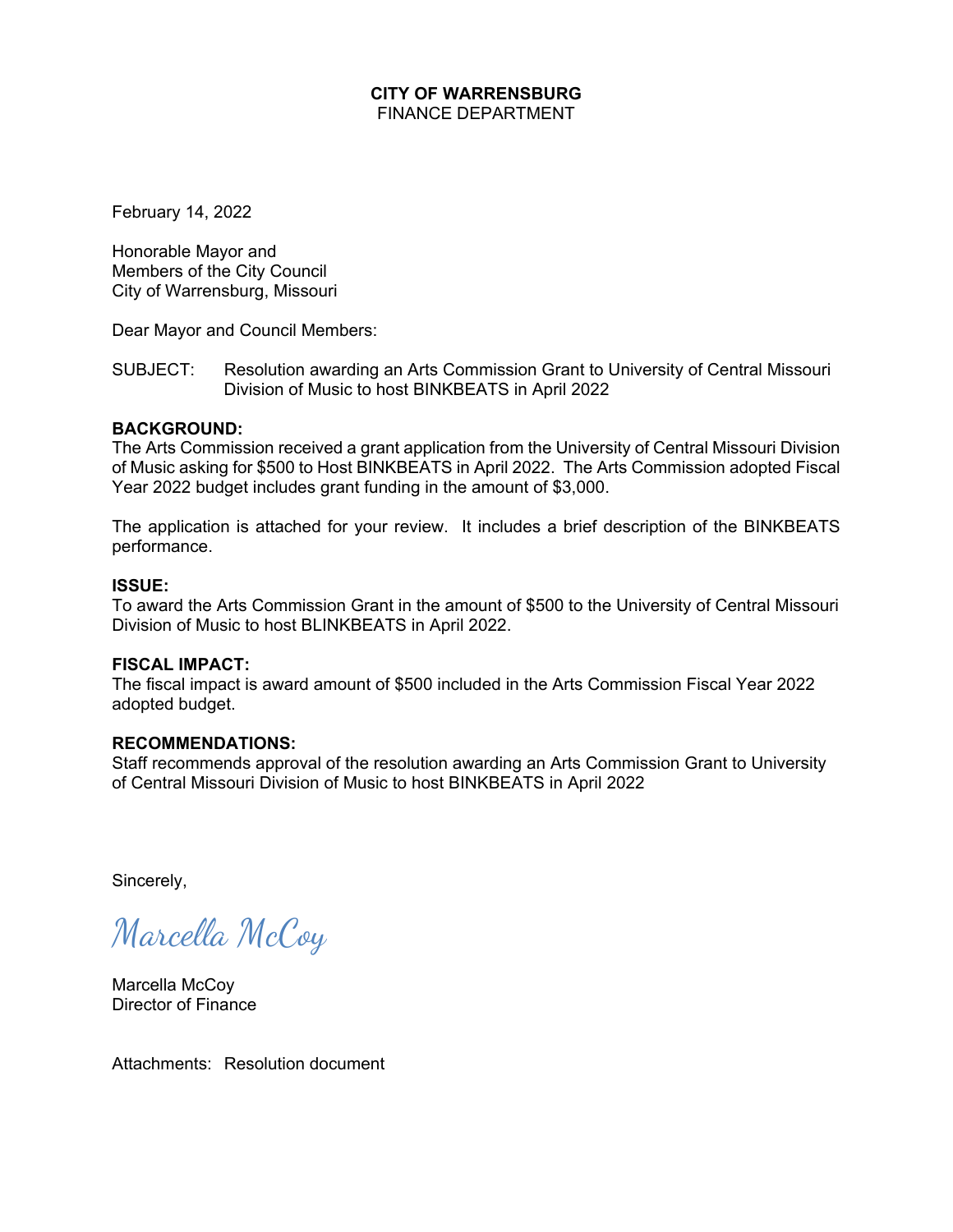#### **A RESOLUTION OF THE CITY COUNCIL OF THE CITY OF WARRENSBURG, MISSOURI, AWARDING AN ARTS COMMISSION GRANT TO UNIVERSITY OF CENTRAL MISSOURI DIVISION OF MUSIC TO HOST** *BLINKBEATS* **IN APRIL 2022**

- WHEREAS, City Council provides leadership to the community and direction for City staff; and
- WHEREAS, City Council approves members of the Arts Commission to establish and oversee programs related to public awareness of, accessibility to, participation in and support for arts and cultural activities in the City of Warrensburg; and
- WHEREAS, The Arts Commission has received and reviewed a grant application from the University of Central Missouri Division of Music in the amount of \$500 to host BLINKBEATS in April 2022; and
- WHEREAS, The Arts Commission recommends award of the grant to the University of Central Missouri Division of Music in the amount of \$500 to Host BLINKBEATS in April 2022; and

#### **NOW THEREFORE, BE IT RESOLVED BY THE COUNCIL OF THE CITY OF WARRENSBURG, MISSOURI, AS FOLLOWS:**

Section 1. The City Council of the City of Warrensburg, Missouri approves the Arts Commission grant award in the amount of \$500 to the University of Central Missouri Division of Music to host BLINKBEATS in April 2022.

 $\frac{1}{\sqrt{2}}$  ,  $\frac{1}{\sqrt{2}}$  ,  $\frac{1}{\sqrt{2}}$  ,  $\frac{1}{\sqrt{2}}$  ,  $\frac{1}{\sqrt{2}}$  ,  $\frac{1}{\sqrt{2}}$  ,  $\frac{1}{\sqrt{2}}$  ,  $\frac{1}{\sqrt{2}}$  ,  $\frac{1}{\sqrt{2}}$  ,  $\frac{1}{\sqrt{2}}$  ,  $\frac{1}{\sqrt{2}}$  ,  $\frac{1}{\sqrt{2}}$  ,  $\frac{1}{\sqrt{2}}$  ,  $\frac{1}{\sqrt{2}}$  ,  $\frac{1}{\sqrt{2}}$ 

Passed in open session this day of the settle open session this day of the settle settle set of the set of the set of the set of the set of the set of the set of the set of the set of the set of the set of the set of the s

Scott Holmberg, Mayor

ATTEST:

 $\mathcal{L}=\mathcal{L}=\mathcal{L}=\mathcal{L}=\mathcal{L}=\mathcal{L}=\mathcal{L}=\mathcal{L}=\mathcal{L}=\mathcal{L}=\mathcal{L}=\mathcal{L}=\mathcal{L}=\mathcal{L}=\mathcal{L}=\mathcal{L}=\mathcal{L}=\mathcal{L}=\mathcal{L}=\mathcal{L}=\mathcal{L}=\mathcal{L}=\mathcal{L}=\mathcal{L}=\mathcal{L}=\mathcal{L}=\mathcal{L}=\mathcal{L}=\mathcal{L}=\mathcal{L}=\mathcal{L}=\mathcal{L}=\mathcal{L}=\mathcal{L}=\mathcal{L}=\mathcal{L}=\mathcal{$ Carey West, Deputy City Clerk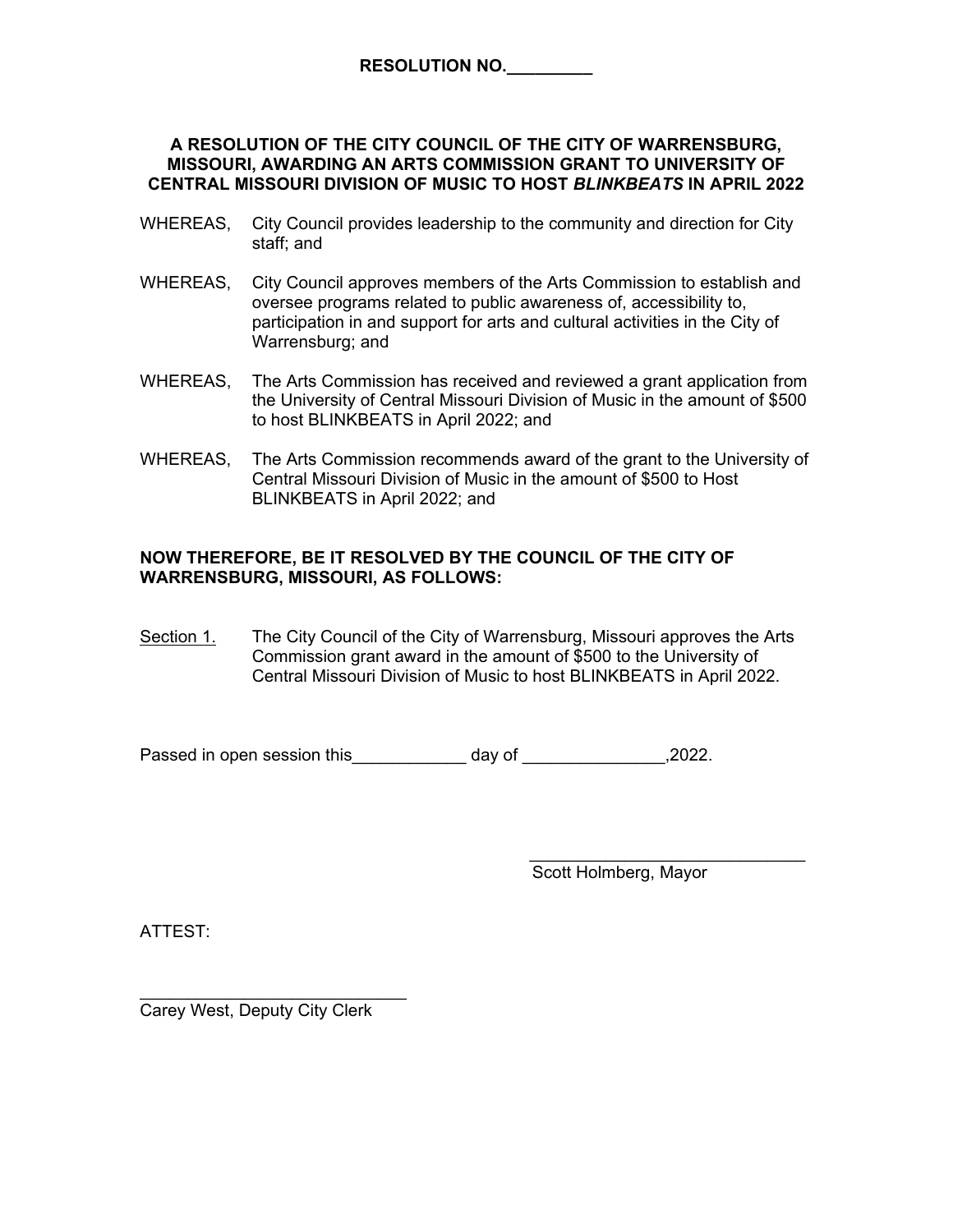# **Warrensburg Arts Commission (WAC)**

Community Arts Grant Application 2020-2021



# **PROJECT TITLE: BINKBEATS Performance**

### **AMOUNT REQUESTED: \$500**

| <b>Contact Information</b>    |                                                                                 |  |
|-------------------------------|---------------------------------------------------------------------------------|--|
| <b>Applicant Organization</b> | University of Central Missouri Division of Music                                |  |
| <b>Contact Person</b>         | Alex Smith                                                                      |  |
| <b>Street Address</b>         | 1016 Christopher St.                                                            |  |
| City, State ZIP Code          | Warrensburg, MO 64093                                                           |  |
| <b>Work Phone</b>             |                                                                                 |  |
| Home Phone                    |                                                                                 |  |
| Mobile Phone                  | 919-624-1055                                                                    |  |
| <b>E-Mail Address</b>         | jasmith@ucmo.edu                                                                |  |
| Web Site Address              | https://www.binkbeats.com/ - https://www.ucmo.edu/music/ - www.jasmithmusic.com |  |

#### **Describe your project:**

Include start/end dates, location, artists involved, target market, etc. Be as specific as possible.

In April 2022, the UCM Division of Music is planning to host BINKBEATS, a renowned electroacoustic musician, for a synchronous virtual performance and discussion in Hart Recital Hall (proposed date: April 10, 2022 at 1:00pm). The event will be free and open to the public.

[BINKBEATS](https://www.binkbeats.com/) (Frank Wienk) is a Dutch electroacoustic musician with an ever-growing international reputation. Wienk's compositions "... transcend the realms of IDM, jazz, hip-hop, classical, ambient pop, minimalism, and techno" (BINKBEATS Website). An example of this is his work "Little Nerves," which features Niels Broos; the performance video on YouTube has accumulated over three million views. Since 2018 BINKBEATS is expanding his international renown through collaborations with DJ Krush, Luwten, and Jameszoo. And, he was chosen by Oscar-winning director Roger Ross Williams to compose the score for his documentary *American Jail*.

Since BINKBEATS lives in the Netherlands he will join us via Zoom. We will display his video using the projector and screen in Hart Recital Hall, and we will produce his audio on our end using the state-of-the-art Hart sound system. BINKBEATS, too, will use all of the highest quality audio settings in Zoom and other video conference call audio services such as Loopback and BlackHole, so that even though BINKBEATS will be joining us virtually, it will sound as if the audience is attending a live concert. We will also set up a microphone in Hart so that members from our audience can ask questions of Wienk if they wish. In preliminary discussions with BINKBEATS' agent Simon Akkermans, they have agreed to this format. Akkermans also mentioned that BINKBEATS will give our audience an exclusive peek/listen into BINKBEATS' current projects; BINKBEATS will talk a bit in between tunes to share a little about himself and his music.

BINKBEATS' work with music technology, live performance, Jazz-commercial, and Western classical practices make him an ideal guest artist for our target market: the UCM Division of Music, the Warrensburg community, and beyond. In terms of the UCM Division of Music, our students and faculty pursue excellence in all of these areas as well. The BINKBEATS event will further solidify the importance of this synthesis in our students and faculty due to his expertise, refined performance, and international reputation. Additionally, in preparing this proposal I reached out to a number of Warrensburg and surrounding community members with music backgrounds who expressed interest in a hypothetical event that would feature BINKBEATS. Many had already heard of the artist before, and they were excited to know that we were working on hosting him; several expressed that they planned to bring students to the event or that they would tie it into their curriculum somehow. I have included a few of these individuals as references on this application, such as Sarah Ray, Ryan Robinson, Jon Donald, and Candice Hill.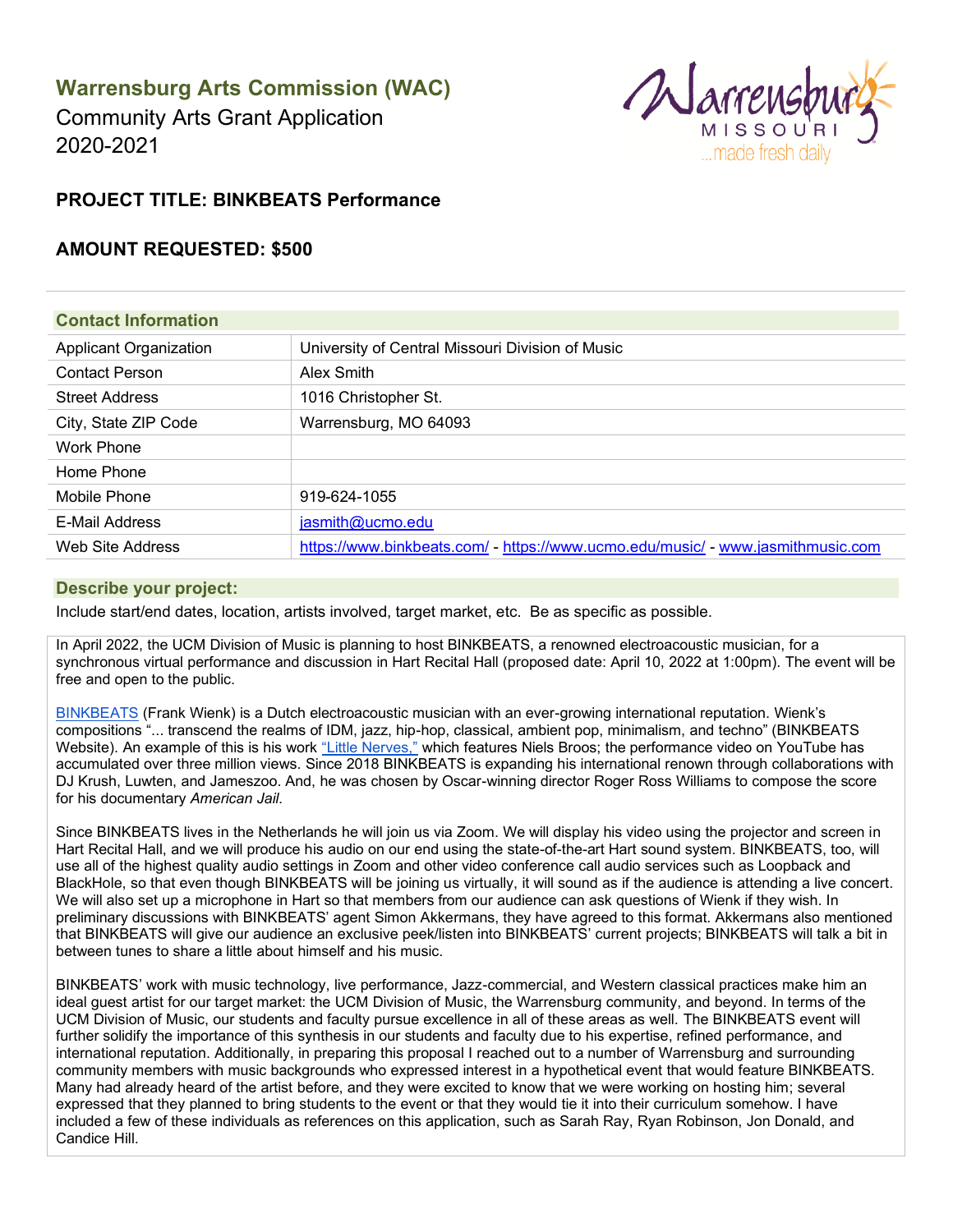#### **Funding:**

Provide total event budget (Can be attached by separate sheet). Please include In-Kind. How will WAC funds be used? BINKBEATS has agreed to 5,000 Euros as compensation for this event (\$5,660-\$6,000), which means funding will be coming from several places. I requested a full \$1,000 from the UCM DLII Speaker Series (application submitted). It is my hope that this will be combined with funds from the Warrensburg Arts Commission (\$500), the Warrensburg Friends of Music (\$500 - submitted), UCM Winds Brass and Percussion (\$500 – confirmed), and UCM Music Technology (\$500 - confirmed); alternative sources of funding may come from UCM Music student organizations such as Percussive Arts Society. All of this will be matched by the National Endowment for the Arts (NEA) and the Missouri Arts Council (MAC), getting us over the target number. We have been in touch with Kathy Schnakenberg and Dr. Mia Kim, coordinators of NEA and MAC at UCM, who are aware that we are hoping to match funds for this event; Kathy Schnakenberg has also provided some guidance on the payment process since Frank lives in the Netherlands. Since the event is virtual, there are no additional costs (ex: travel, accommodations, etc.).

HONORARIUM TOTAL: \$5,660-\$6,000

#### BREAKDOWN:

UCM DLII Speaker Series (\$1000 requested) Warrensburg Arts Commission (\$500 requested) Warrensburg Friends of Music (\$500 requested) UCM Winds Brass and Percussion (\$500 confirmed) UCM Music Technology (\$500 confirmed) NEA and MAC (matching funds)

**The purpose of the WAC Community Arts Grant Program is to increase public awareness of Warrensburg's arts resources by supporting programs that serve the cultural interests of a diverse Warrensburg community. How will this project impact Warrensburg?**

This BINKBEATS event has the potential to serve the cultural interests of a diverse Warrensburg community, due to the fact that the artist's music draws from a similarly diverse collection of musical practices. In his youth, Frank Wienk developed an interest in alternative rock and heavy metal. He studied Western classical percussion at the Royal Conservatoire of the Hague in the Netherlands, and in his free time he pursued his interests in hip hop and beat making. All of these influences can be heard in Frank's music. In other words, there will be something for everyone in an event that features BINKBEATS.

This BINKBEATS event will also serve the community creatively, due to the fact that BINKBEATS has agreed to share about his work and creative process via an exclusive look into his upcoming projects and usage of music technology. UCM music students, faculty, independent artists, music teachers, and beyond will be able to hear about Frank's creative process, and then apply some of those ideas to their own practice. Community members without extensive musical background will get to enjoy learning about the ways that Frank is able to layer and process multiple musical voices at once, even though he is just one person performing. We will also have a microphone setup on stage for concert goers to have the opportunity to directly interact with BINKBEATS, and ask questions about his work.

This BINKBEATS event also has the potential to increase public awareness of Warrensburg's arts resources. I believe that all organizations that affiliate themselves with this event may see publicity benefits due to BINKBEATS' international renown. I am not aware of any community organization or academic institution in the US that has hosted him as of yet, but I doubt that this will be the case for much longer due to the fact that his reputation is growing. Supporting this event by BINKBEATS could be an opportunity for Warrensburg and UCM to standout in Missouri and beyond as a place that supports music making that draws influence from a wide range of musical practices.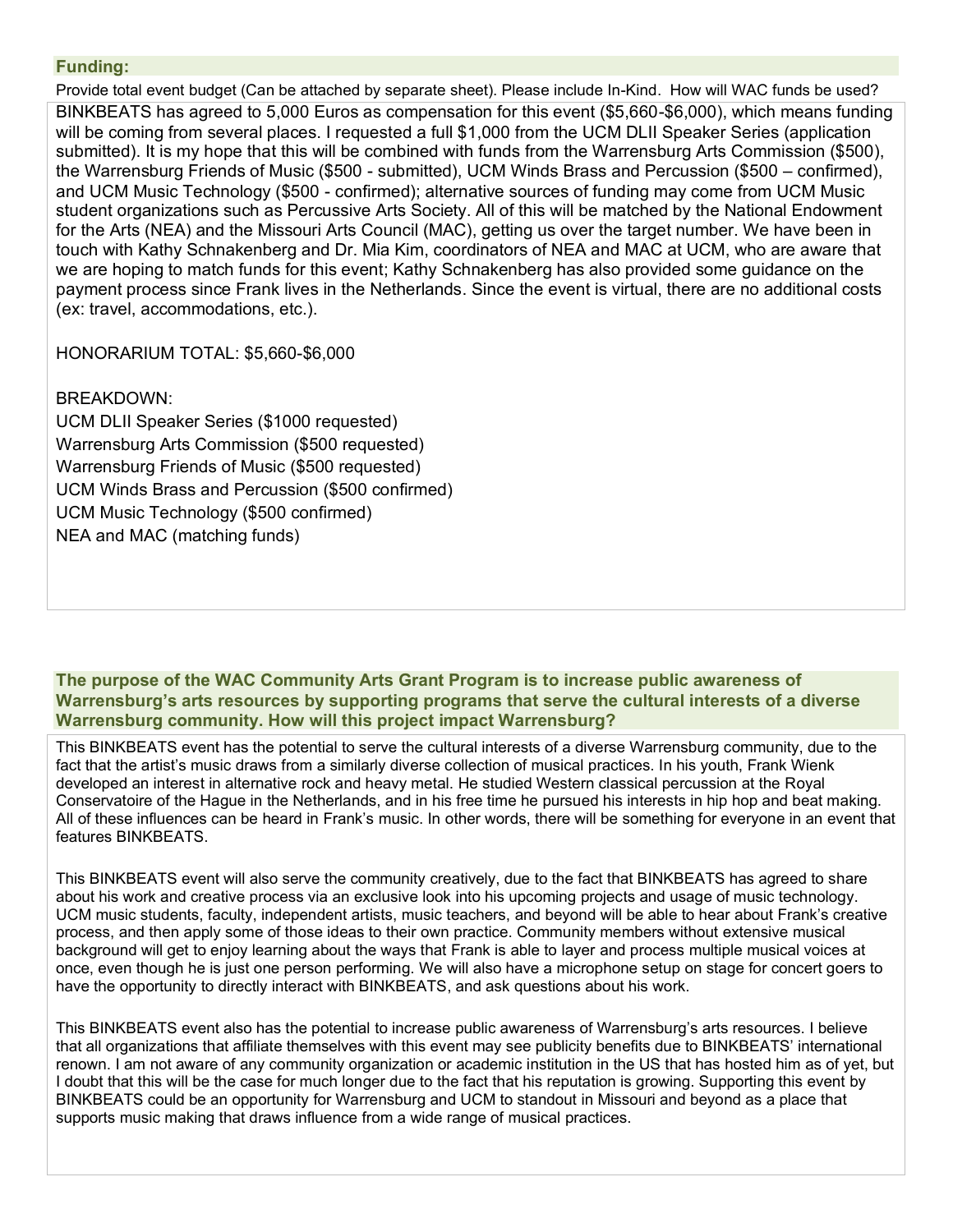#### **Marketing & Support Material:**

List your planned marketing efforts for this project. Include how you will credit WAC. Submit, either by email or hard copy, samples and/or images of publicity materials that will be used.

Our publicity efforts will include making UCM Daily ads, requesting that the Muleskinner write a story about the event, making ads/events in the Daily Star Journal, making social media events, sharing about the event on social media channels, and making posters to go up on UCM campus and around town (ex: Old Drum, Java Junction, Old Barney's, Fitters, etc.). All ads, posters, and programs will mention the sources of funding for the event. If WAC approves this request for funding and they have a logo they would like for us to use, we would be happy to include it on any publicity materials.

Since we are quite a way out from the proposed day of the event, I have not yet created publicity materials for BINKBEATS; as a result, below is a link to a Facebook event from a previous guest artist, SK Kakraba. Also, I am attaching a sample of a poster from a different previous guest artist (Spectrum Ensemble).

<https://www.facebook.com/events/1189403711539918>

#### **List all partnering organizations, sponsors, individuals, etc.**

NEA and MAC (pending) UCM DLII Speaker Series (requested) Warrensburg Arts Commission (requested) Warrensburg Friends of Music (requested) UCM Winds Brass and Percussion (confirmed) UCM Music Technology (confirmed)

#### **References:**

#### **Agreement and Signature**

By submitting this application, I affirm that the facts set forth in it are true and complete. I understand that if awarded a Warrensburg Arts Commission (WAC) Community Arts Grant, any false statements, omissions, or other misrepresentations made on this application may result in the grant not being funded.

| Name (printed)              | Alex Smith       |
|-----------------------------|------------------|
| <b>Authorized Signature</b> |                  |
| Date                        | December 7, 2021 |

#### **Our Policy**

It is the policy of this organization to provide equal opportunities without regard to race, color, religion, national origin, gender, sexual preference, age, or disability.

Thank you for completing this application form. Grant awards will be notified in writing within 45 days of submission.

*Submit completed form with any additional attachments and materials to the Warrensburg Arts Commission, City Hall, 102 S. Holden St, Warrensburg, MO 64093 Electronic submissions will be accepted at [allison.s.robbins@gmail.com](mailto:ssekelsky@warrensburgr6.org)*

*FAXES ARE NOT ACCEPTED.*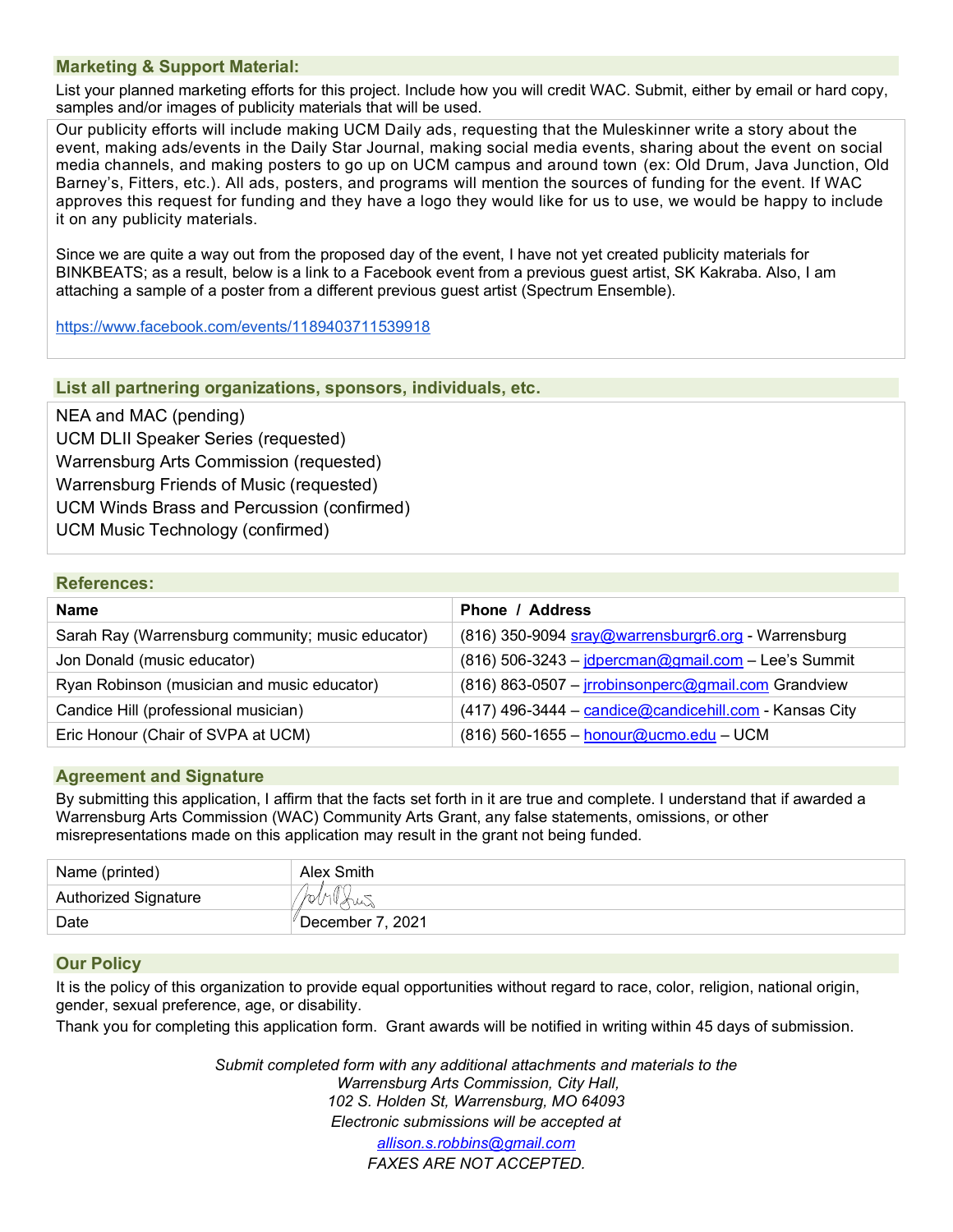# **Spectrum Ensemble**

# **Virtual Event and Percussion Duo Performance Promoting LGBTQA+ Representation in Classical Music**

Friday, April 16

6:00pm – Discussion with Spectrum Ensemble over Zoom

7:00pm – Virtual Performance over YouTube on the UCM Music YouTube channel: [www.youtube.com/ucmmusic](http://www.youtube.com/ucmmusic)

See 25Live and Facebook events for stream and Zoom information

Contact Sarah Ray Rondot [\(rondot@ucmo.edu\)](mailto:rondot@ucmo.edu) and Alex Smith [\(jasmith@ucmo.edu\)](mailto:jasmith@ucmo.edu) with questions



**Spectrum Ensemble** is a percussion duo advocating for LGBTQ+ representation in concert/Classical music, through commissioning and championing the works of Queer composers, educating about the importance of representation, communitybuilding, and collaborating with charities/non-profits working in the area of LGBTQ+ issues. In just a couple years, Spectrum has performed and spoken at numerous festivals, universities, and conventions, and has been fortunate to remain active-and even increase activity-during the COVID-19 pandemic. **Jaime Esposito** and **Stephen Hall** are the cofounders and performers of Spectrum Ensemble.

<https://www.spectrumensemble.org/>

Hosted by **UCM Women, Gender, and Sexuality Studies**, and **UCM Music**.

Funded by the **UCM Diversity, Equity, and Inclusion Fund** and **UCM Women, Gender, and Sexuality Studies**.